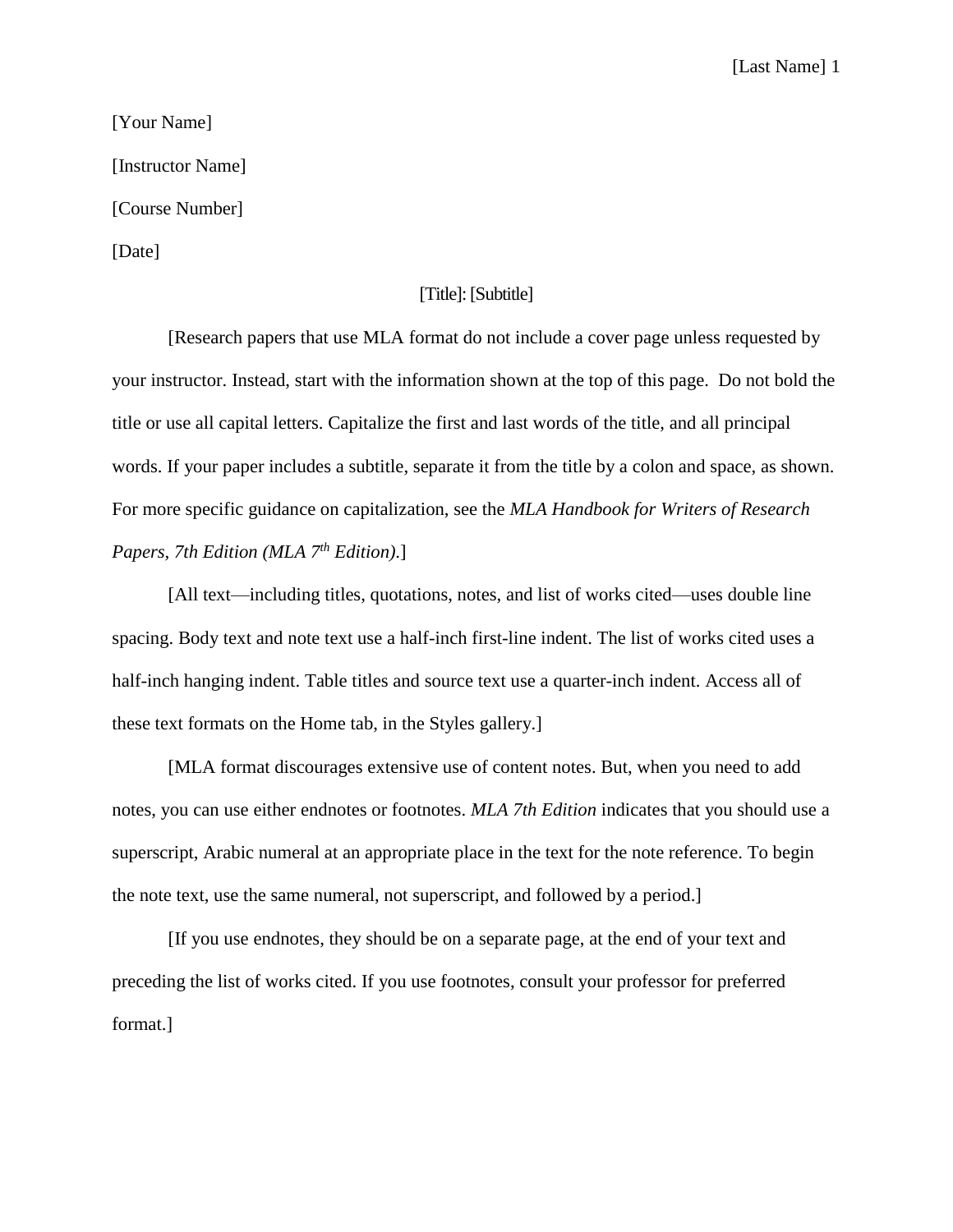[For quotations of more than four lines, indent the quote one inch from the left margin and do not use quotation marks. To apply this formatting, on the Home tab, in the Styles gallery, click Quote. For shorter quotations, you can put them in quotation marks, and incorporate them directly into text.]

Table 1

[This Table Title Uses a Style Named "Table Title", Available on the Home Tab, in the Styles

Gallery]

| Column Heading | Column Heading | Column Heading | Column Heading |
|----------------|----------------|----------------|----------------|
| Row Heading    | Table data     | Table data     | Table data     |
| Row Heading    | Table data     | Table data     | Table data     |
| Row Heading    | Table data     | Table data     | Table data     |

Source: [This source text uses a style named "Table Source", available on the Home tab, in the Styles gallery.]

a. [This note text uses a style named "Table Note", available on the Home tab, in the Styles gallery. Table notes use a lowercase letter instead of Arabic numerals to differentiate them from the notes to body content.]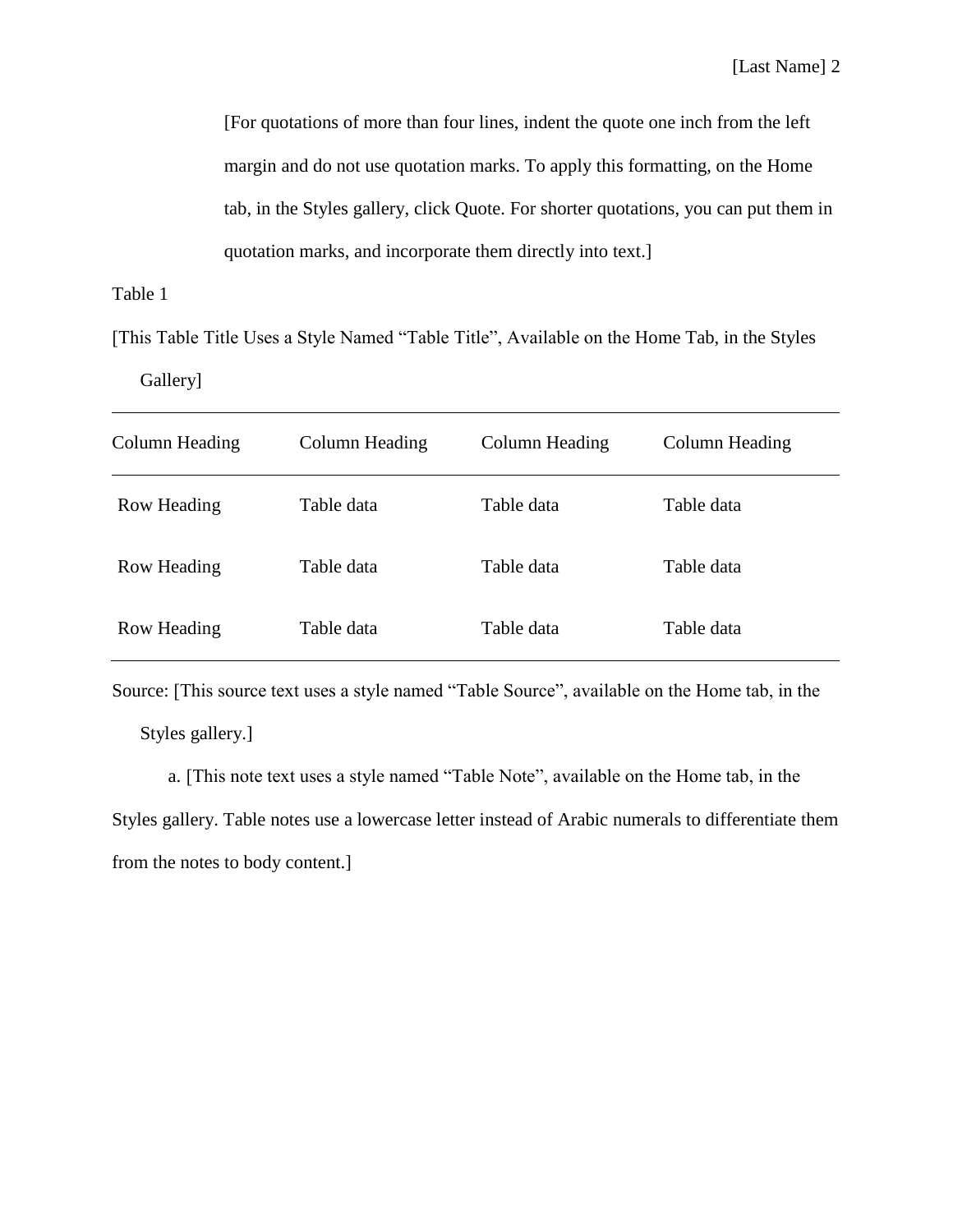



[The sample *Works Cited* list that follows was created using the Bibliography feature available on the References tab. This feature offers the option to specify MLA style, so that your references are automatically formatted correctly. You can also use this feature to add in-text citations, such as the one shown at the end of this paragraph. To add page numbers to a citation after you insert it, right-click the citation and then click Edit Citation. Note also that MLA rules for citations and references are extensive. So it's a good idea to refer to *MLA 7th Edition* for further information.] (AuthorLastName Pages)

[To use this template when creating the outline for your paper, on the Home tab, in the Styles gallery, click No Indent. Then, on the same tab, in the Paragraph group, click the Multilevel List icon and then click the MLA Outline style that appears under List Styles. The first six levels of this list style correspond to the outline levels defined in *MLA 7th Edition*.]

For additional guidance on formatting your research paper, consult *MLA 7th Edition* as well as your instructor.

Works Cited